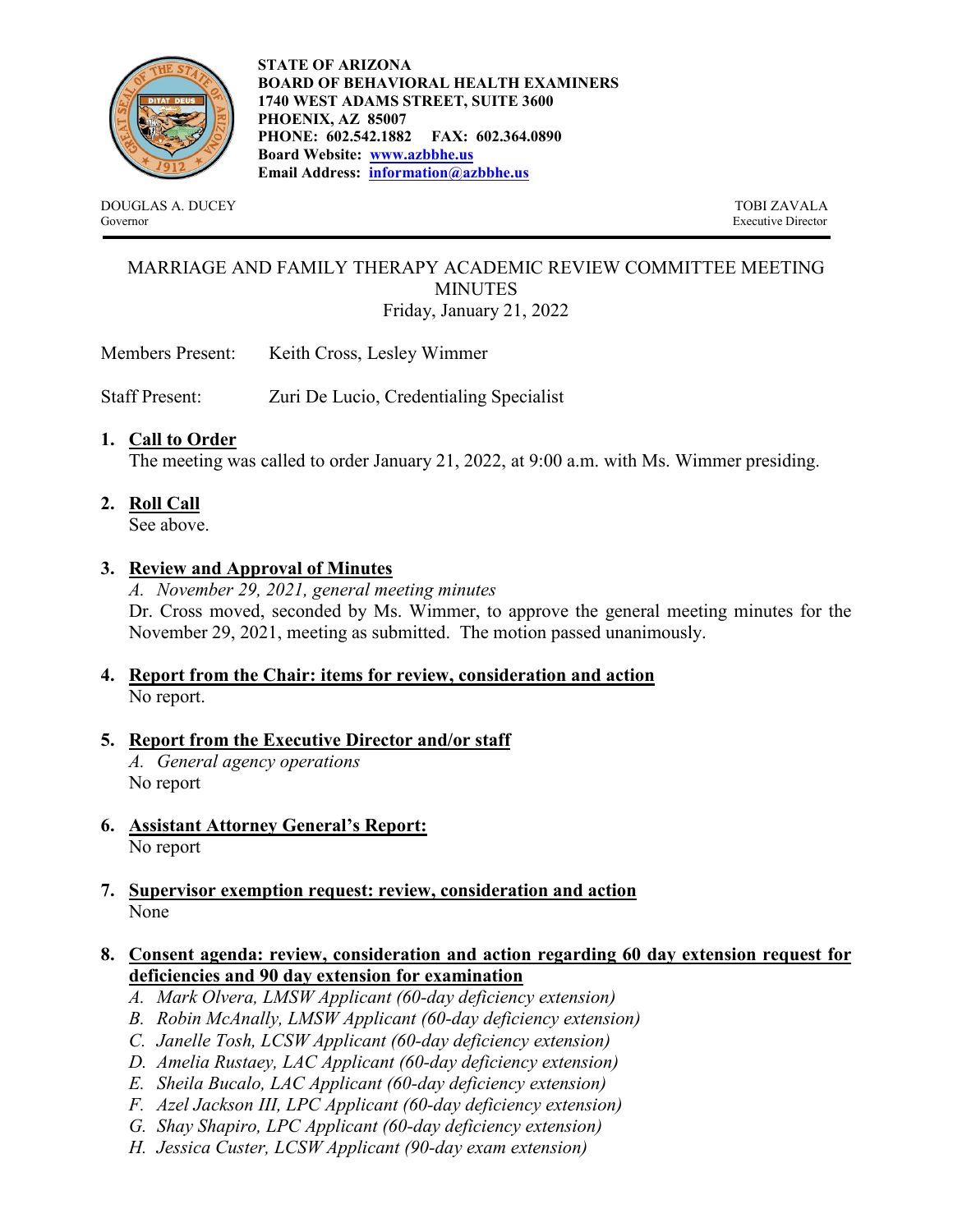Ms. Wimmer moved, seconded by Dr. Cross, to approve the consent agenda as presented. The motion passed unanimously.

#### **9. Exam accommodation and/or 90-day waiver request: review, consideration and action** None

#### **10. Applications for licensure: review, consideration and action**

*A. Review, consideration, and possible action regarding applications for licensure*

Ms. Wimmer moved, seconded by Dr. Cross, to recommend to approve the following 4 individuals as Licensed Marriage and Family Therapists. The motion passed unanimously.

Virginia Pope Molly Johnson Joy Irons Kristine Garner

Ms. Wimmer moved, seconded by Dr. Cross, to recommend to approve Ashley Pina as a Licensed Associate Marriage and Family Therapist upon receipt of a passing score on the required exam. The motion passed unanimously.

Ms. Wimmer moved, seconded by Dr. Cross, to recommend to the Board to deny Rachel Lingle, Blake Harding, and Theresa Brown based on their failure to establish that they meet minimum licensure requirements. The motion passed unanimously.

The committee requested additional information on the following applications:

Mackenzy Barnfield Evelyn Ward

*B. Appeals*

1. Ashley Pina, LAMFT Applicant Members reviewed information regarding the appeal.

The applicant was properly noticed, but did not appear.

Following review and discussion, members agreed the applicant meets minimum education requirements.

2. Stephen Kaech, LAMFT applicant

Members reviewed information regarding the appeal.

The applicant appeared telephonically and addressed the committee.

Following review and discussion, Ms. Wimmer moved, seconded by Dr. Cross, to recommend to the to deny the appeal based on continued deficiencies. The motion passed unanimously.

#### **11. Applications for educational programs: review, consideration and action** None

### **12. Future agenda items**

None

#### **13. Call for public comment**

No one was present to respond to the call for public comment.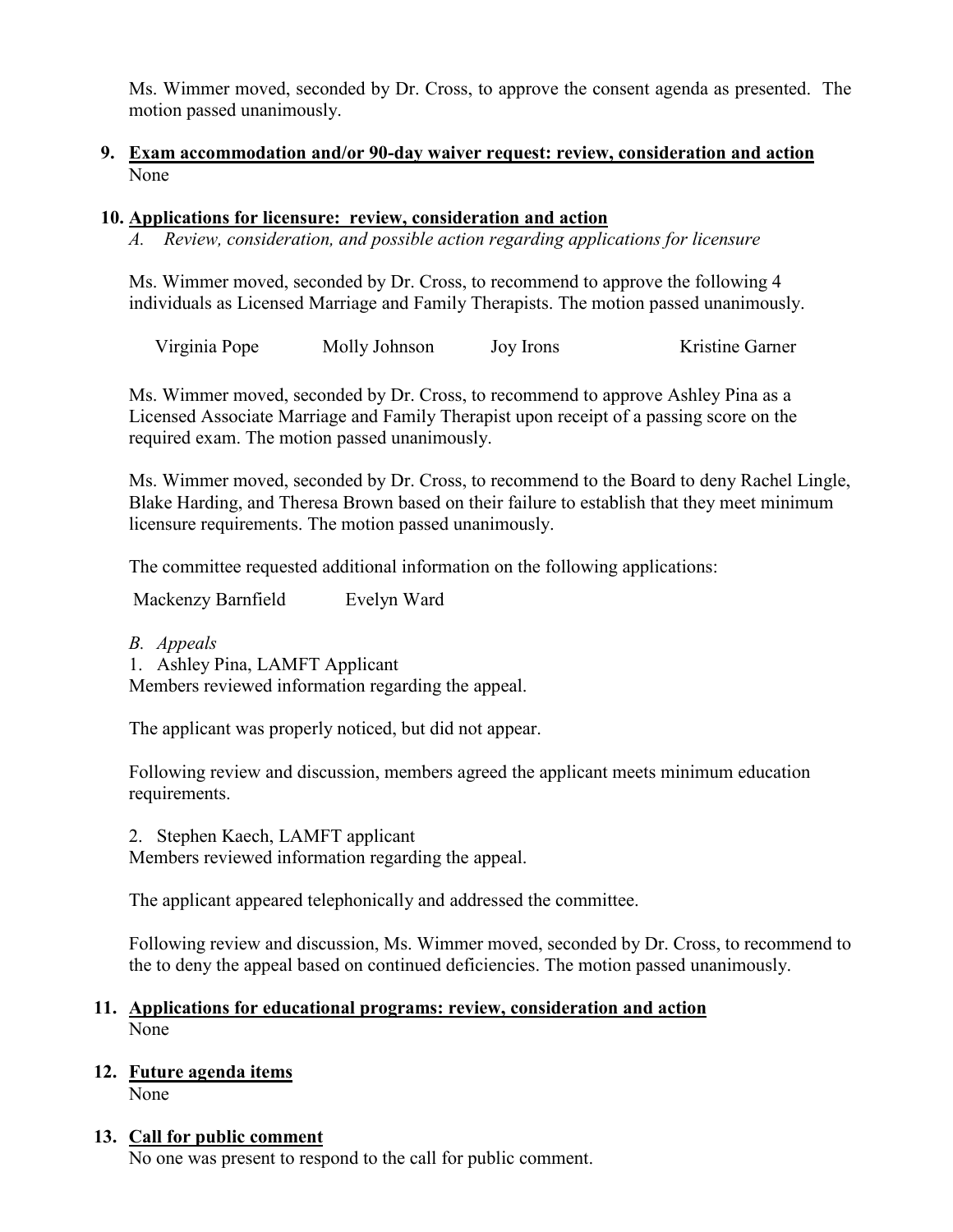## **14. Establishment of future meeting dates**

The next regular meeting is scheduled for Friday, March 18, 2022, at 9:00 a.m., at 1740 West Adams St., Board Room B, Phoenix, AZ 85007.

#### **15. Adjournment**

Dr. Cross moved, seconded by Ms. Wimmer, to adjourn. The motion passed unanimously and the meeting was adjourned at 10:45 a.m.

 $K4C$ 

Mar 24, 2022

Keith Cross Date Secretary